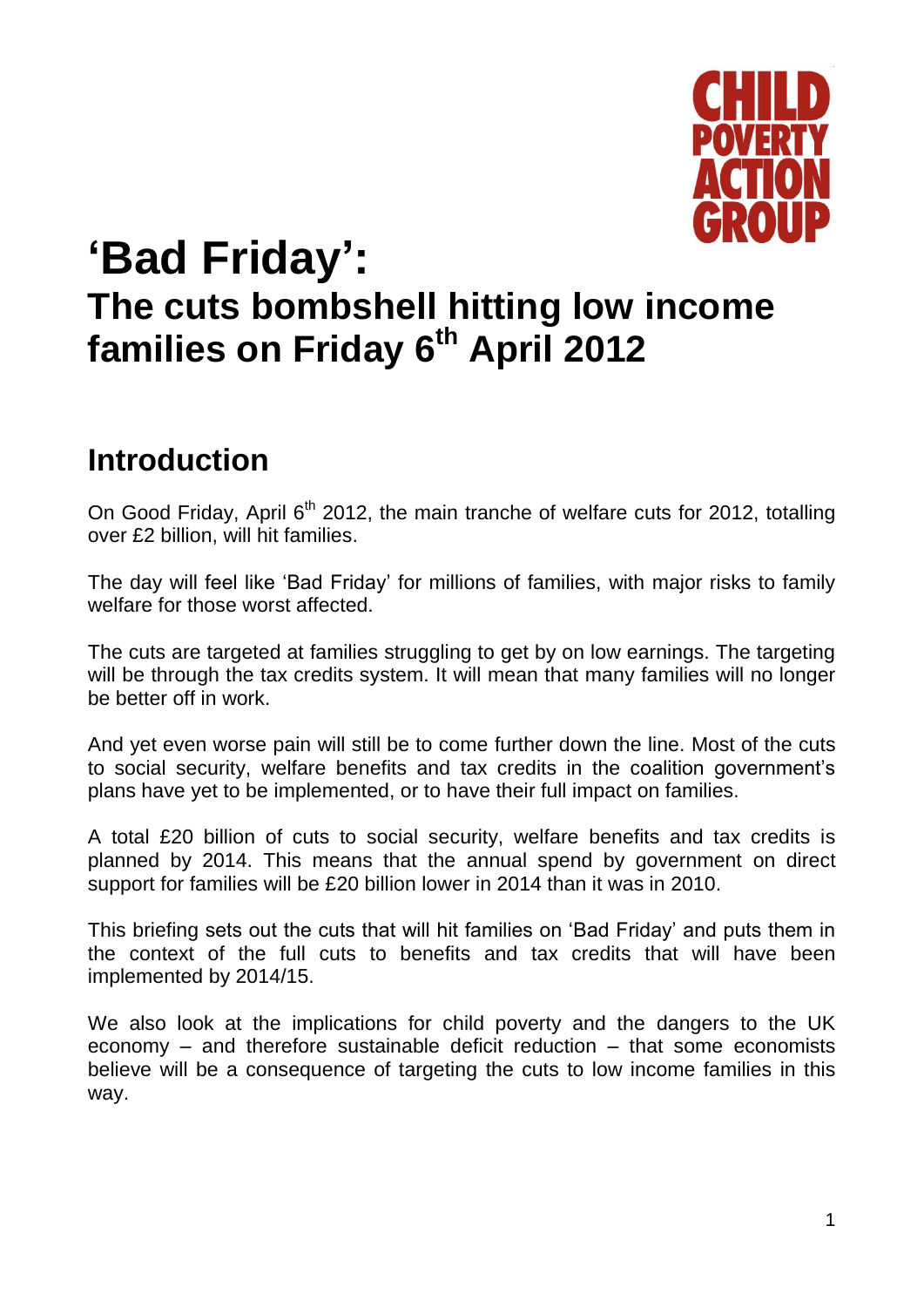# **What welfare cuts are due in April 2012?**

The coalition's cuts this April are particularly focussed on working families.

Table 1 details the specific measures being implemented, alongside the amounts that will be cut for each measure in each of the next four years. Further explanation of these cuts can be found on the HMRC website.<sup>1</sup>

| Savings ( <i>fmillion</i> ) |         |         |         |
|-----------------------------|---------|---------|---------|
| 2012-13                     | 2013-14 | 2014-15 | 2015-16 |
| 330                         | 835     | 1230    | 1475    |
| 550                         | 545     | 540     | 550     |
| 345                         | 355     | 360     | 360     |
| 445                         | 720     | 695     | 690     |
| 30                          | 35      | 35      | 35      |
| 465                         | 440     | 420     | 400     |
|                             |         |         |         |
| 2165                        | 2930    | 3280    | 3510    |
|                             |         |         |         |

*Source: HM Treasury, Budget 2012* 

*Table 1*

Chart 1 shows the relative contribution each cut is making to the total of £2.165 billion cuts to support for families in April 2012 from newly implemented measures.



1 See<http://www.hmrc.gov.uk/taxcreditsbudget/index.htm> for full explanation of the changes to tax credits.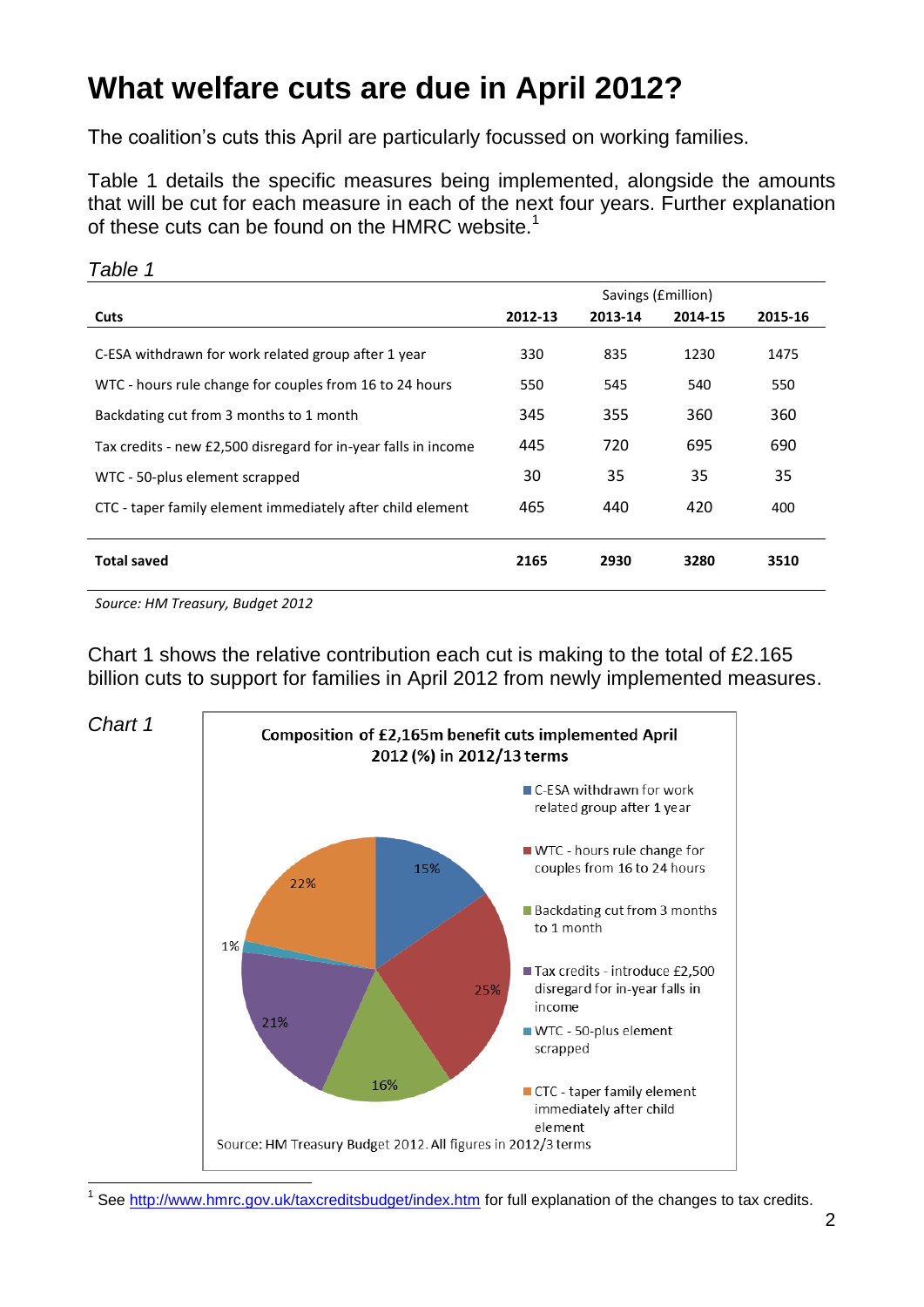# **Who will be worst hit on 'Bad Friday'?**

The families who will be losing out most on 'Bad Friday' are:

### **Couples with between 16 and 24 hours work on low pay:**

The government states that up to 210,000 families (with 470,000 children) face the possibility of losing all £3,870 of their working tax credit due to the hours rule change.

But do employers have the extra working hours to give? The shop workers union, Usdaw, found that 78% of their members who are in this situation say that their employer has told them there are not sufficient additional hours available for them to work. The organisation Working Families surveyed employers and found that only 17% of them were confident they could meet requests for additional hours from employees affected by the rule change. We therefore expect the majority of families in this situation to lose their tax credits entirely. A government answer to a parliamentary question confirms that this is likely to destroy work incentives by leaving families worse off in work.<sup>2</sup>

### **1.3 million families receiving child tax credit**

Families will usually get some child tax credit, provided they are not over the income limit of £41,300. But from 'Bad Friday', the income limit will be reduced, taking a total of £465 million out of the purses and wallets of UK families.

HMRC have published advice on their website estimating that this will mean that families will lose their child tax credit if:

- you have one child and your annual income is more than around £26,000
- you have two children and your annual income is more than around £32,000

These are estimates and should not be communicated as definite thresholds. It is also important for families to know that they may still qualify above these indicative thresholds if:

- they pay for registered or approved childcare
- there is a disabled person in the household
- they have more than two children

1

#### **Families whose annual earnings fall – due to either a lower rate of pay or loss of working hours**

If your earnings fall, then previously you could have had your tax credits claim adjusted to take account of this. But from 'Bad Friday' you will not be able to have your tax credits adjusted unless your gross earnings have fallen

<sup>2</sup> See answer to PQ number 95428 on 29/2/12 [\(http://www.publications.parliament.uk/pa/cm201212/cmhansrd/cm120229/text/120229w0004.htm\)](http://www.publications.parliament.uk/pa/cm201212/cmhansrd/cm120229/text/120229w0004.htm)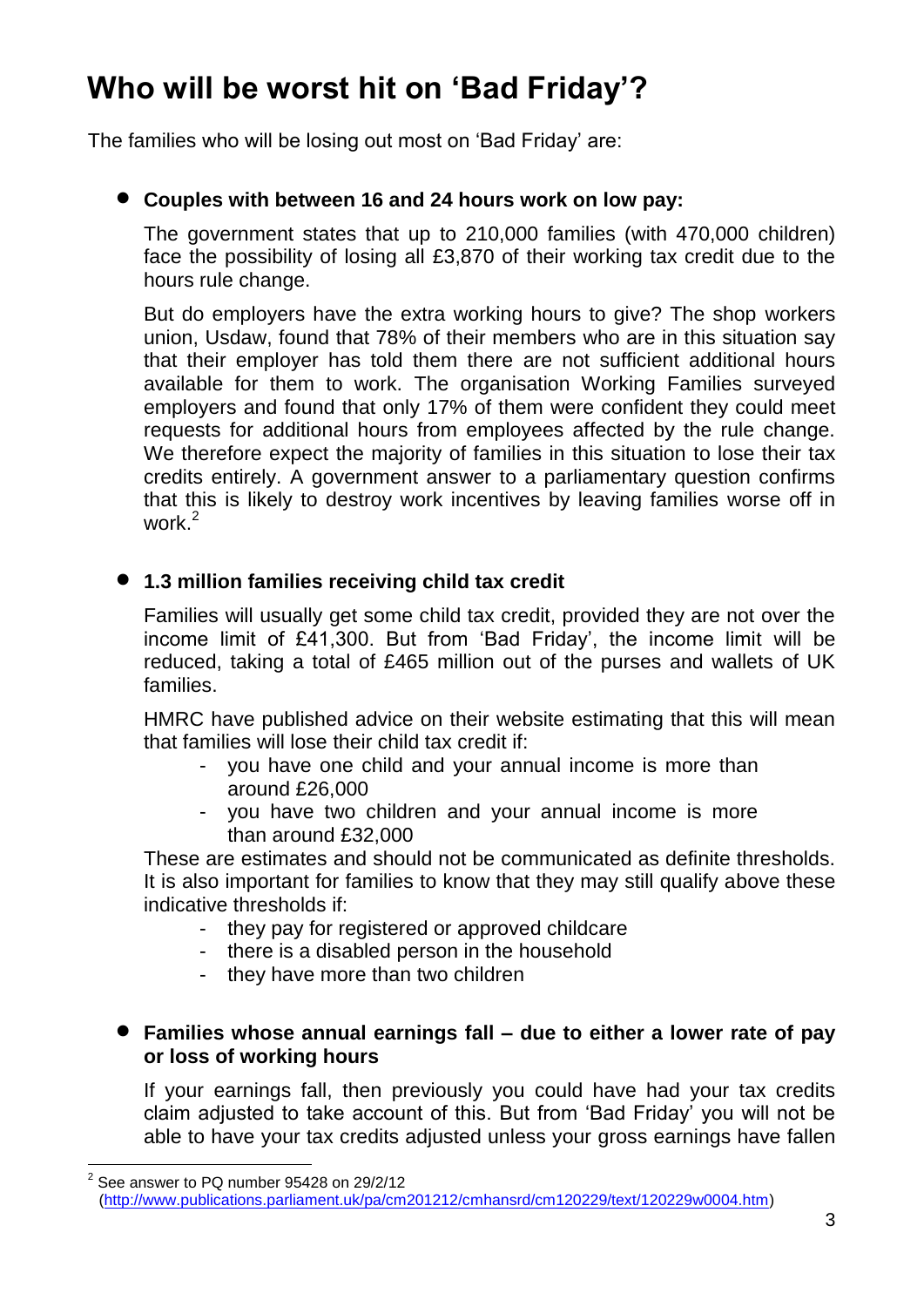by at least £2,500. This means that you could lose out on nearly £50 a week in gross earnings without being able to have your tax credits adjusted to cushion you and your family against the loss of income.

#### **Families who need their tax credits claim backdated**

UK families will lose out on a total of £345 million this year because of changes to the backdating rules. Under the current system, back dating is possible for up to three months if a household met the qualifying criteria for tax credits during the period.

But from 'Bad Friday', backdating claims cannot be for more than a month, even if the claimant has good cause for not having claimed for a longer period than that.

Means tested benefits like tax credits tend to have lower take up rates because they are complicated to understand and claim. For this reason, new claims are sometimes slowed down and delayed until a family is advised of entitlement and works out how to navigate the claiming process correctly. Other backdating claims arise out of changes of circumstances. A new child in the family increases entitlement, but putting in the paperwork can easily slip when a family is dealing with the birth of a new child, especially if there are factors like sickness of the mother or new born child.

Changes can also mean that there is underlying entitlement. For example, if a couple separates, the parent who remains resident with the children has underlying entitlement, but needs to reclaim as a single claimant. The turmoil and uncertainty of a separation can often cause delays to getting the forms prepared and submitted correctly. Underlying entitlement will now be more likely to be lost because of the new one month time-limit.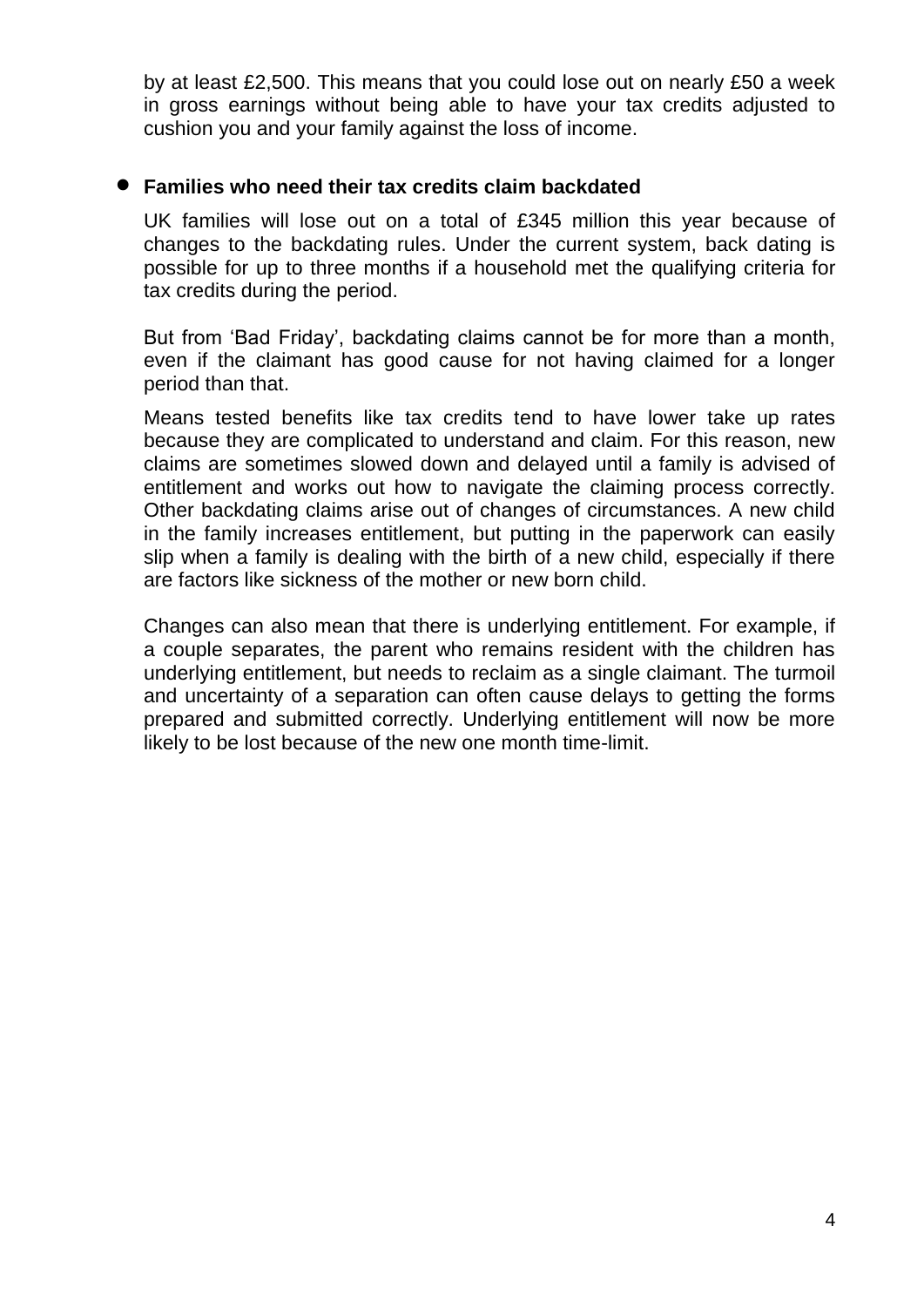# **How much support for families is still to be cut?**

The majority of the measures that cut support for families will have begun this year. However, the main impact of these cuts on family incomes and budgets has yet to be felt.

In some cases this is because there is a time lag before many people become affected (e.g. the time limiting to one year of contribution-ESA). In other cases this is because support is being frozen, so the size of the cut will increase incrementally year on year (e.g. the freezing of elements of working tax credit).

Chart 2 below uses the in-year totals of the government's welfare benefit and tax credit cuts for the years 2011/12 to 2014/15 (the end of the government's current spending period). It shows the timetabling of how these in-year totals reach more than £20 billion annually by 2014/15.

Presenting the information in this way is a stark reminder of the extent to which most of the pain is still to come for families.

In 2011/12, the total loss to families from welfare benefit and tax credit cuts was £3.360 billion. This year it will be well over double that, at £8.985 billion. However, this is still not even half the full amount of cuts that families will be experiencing by 2014/15. During the current year, families will still be waiting for 55% of the full welfare and tax credit cuts to hit them.



*Chart 2* **How welfare cuts accumulate to £20 billion annually by 2014/15 (£ million)**

*Source: Figures from HM Treasury*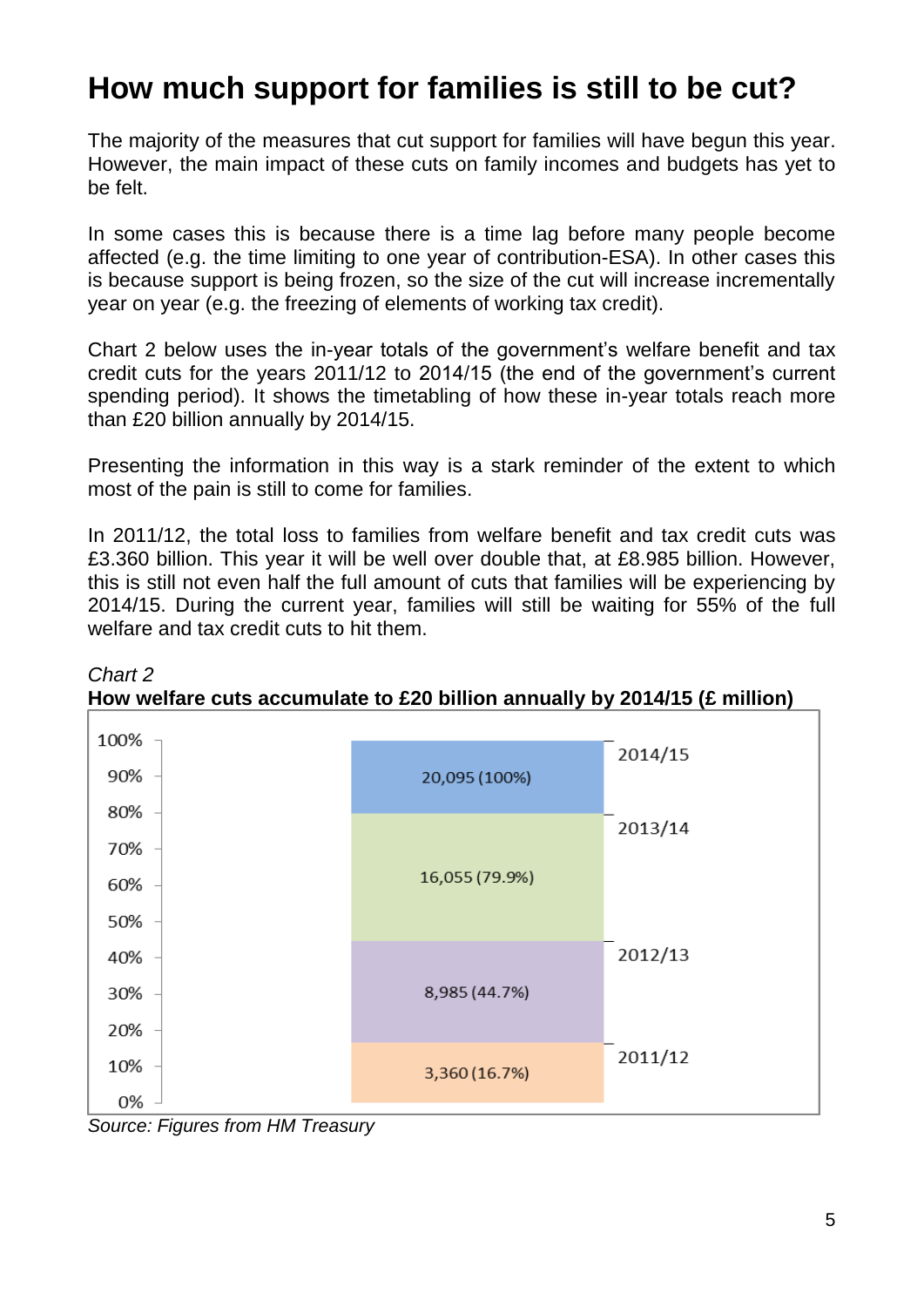### **What will be the impact on child poverty?**

Since the baseline year for the government's target, child poverty has been reduced by 900,000. However, the Institute for Fiscal Studies has warned that under the government's current spending plans, the recent years of progress will be put into reverse.<sup>3</sup>

Table 2 below shows child poverty actual figures and projections for key years.

*Table 2*

 $\overline{\phantom{a}}$ 

|                                |           | <b>Before housing costs</b> | <b>After housing costs</b> |
|--------------------------------|-----------|-----------------------------|----------------------------|
| Baseline year                  | 98/99:    | 3.4 million                 | 4.4 million                |
| Latest official figures 09/10: |           | 2.6 million                 | 3.8 million                |
| IFS estimate for               | $10/11$ : | 2.5 million                 | 3.5 million                |
| IFS estimate for               | $20/21$ : | 3.3 million                 | 4.3 million                |
| Govt target for                | 20/21:    | 1.3 million*                | N/A                        |

\* 10% of children based on 2010/11 population count

Sources: HBAI 1998/99-2009/10 (rounded figures before housing costs); Children and Working-Age poverty from 2010 to 2020, IFS 2010.

Chart 3 shows the changes that have occurred to the level of UK child poverty, both before housing costs (BHC) and after housing costs (AHC) since 1970, plus the forthcoming trend of increasing child poverty predicted by the IFS (shown in red).



<sup>&</sup>lt;sup>3</sup> See *Child and Working-Age Poverty from 2010 to 2020* [\(http://www.ifs.org.uk/comms/comm121.pdf\)](http://www.ifs.org.uk/comms/comm121.pdf)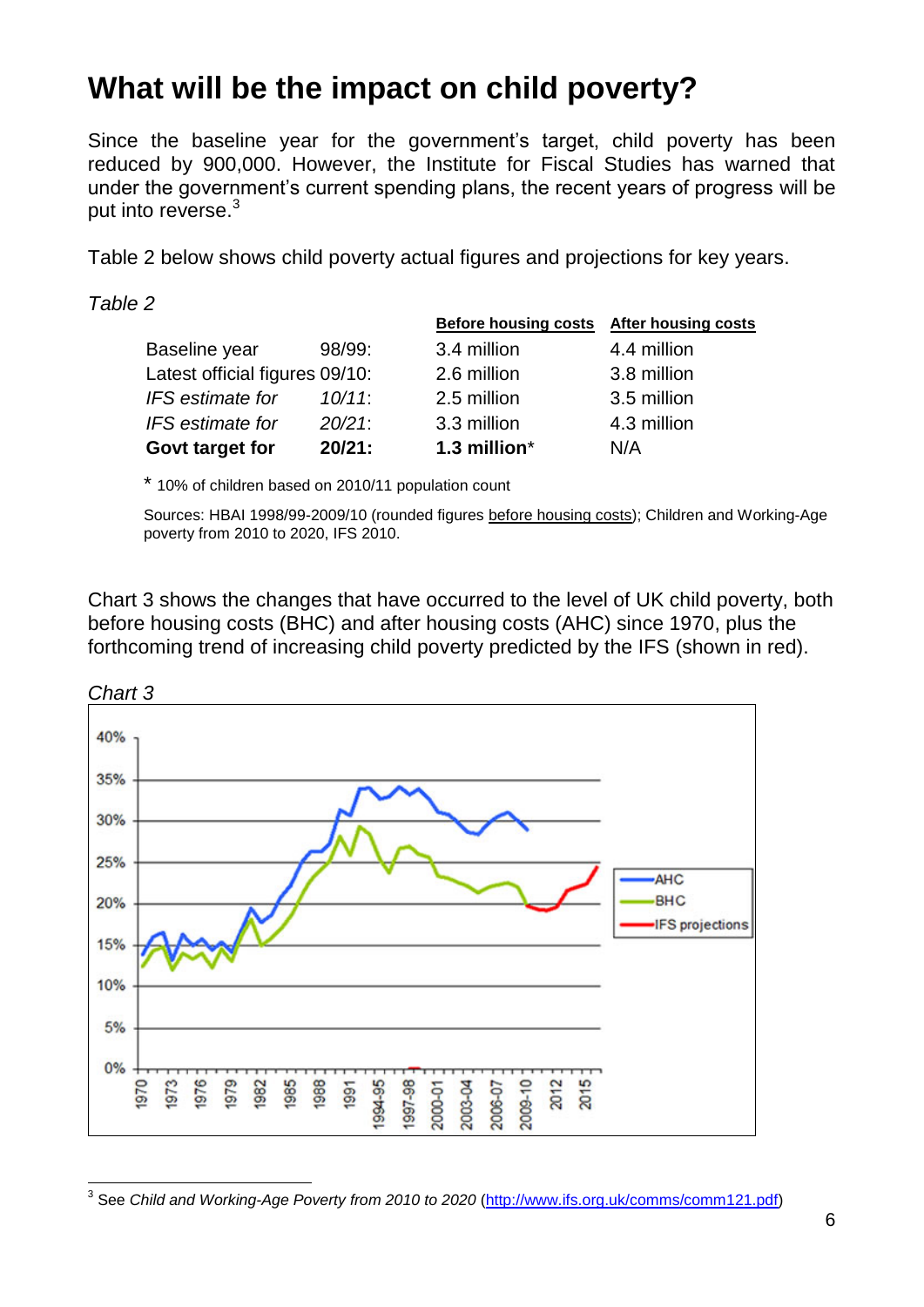# **Is this approach to deficit reduction fair?**

The government promised that the broadest shoulders would take the greatest burden and that their approach to deficit reduction would be fair.

To meet a common sense understanding of fairness, this should apply across the population. However, whilst the richest 10% of the population is contributing the largest proportion of income to deficit reduction, the second biggest contribution is from the poorest 10%.

In fact after the top 10%, the rest of the distribution of the burden is almost entirely regressive, as shown in Chart 4 below, which uses the Treasury's own analysis of how the cuts hit households in  $2012/13.<sup>4</sup>$  The three deciles making the smallest contribution to deficit reduction are in the wealthiest half of the population.



### The fair deficit reduction we were promised

*Chart 4*

<sup>1</sup> 4 *Impact on households: distributional analysis to accompany the Autumn Statement 2011*, HMT [\(http://cdn.hm-treasury.gov.uk/as2011\\_distributional\\_analysis.pdf\)](http://cdn.hm-treasury.gov.uk/as2011_distributional_analysis.pdf)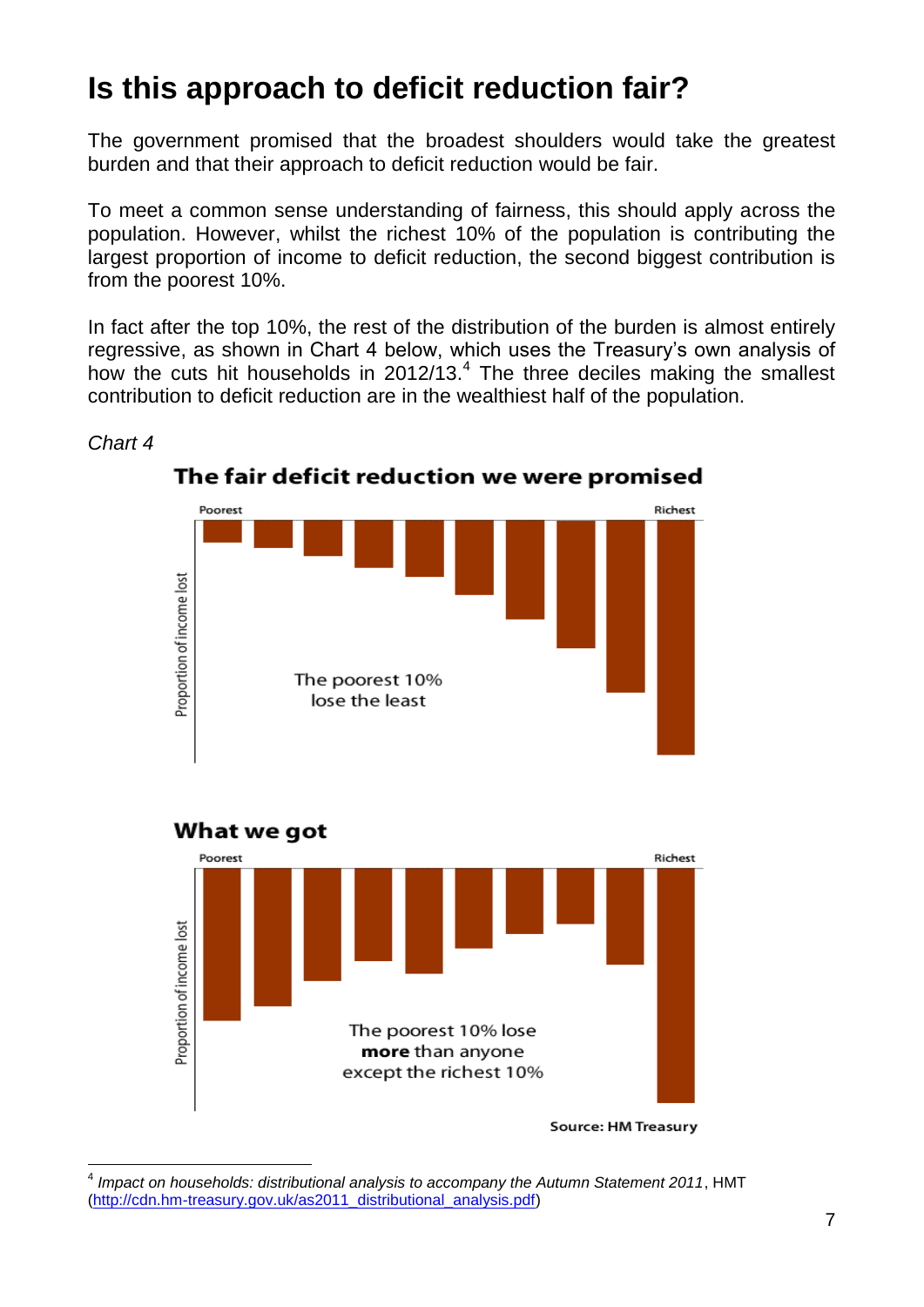### **What might the economic impact be?**

The cuts to welfare carry an economic risk as well as a social risk. But the government has failed to conduct a proper assessment of that risk.

### **Costs of child poverty:**

Research by the Joseph Rowntree Foundation suggests that the UK's high rate of child poverty cost the economy around £25 billion a year. Of this, around £17 billion is a cost to the Exchequer. $5$ 

This results from extra public expenditure on services (e.g. health, children's services, personal care and disability services, welfare to work services, policing), and lost productivity as a result of factors like low educational attainment and worse health.

By taking an approach to deficit reduction that relies heavily on cutting support for low income families, the coalition is in danger of allowing the economic costs of child poverty to continue and worsen. In the medium to long term, this will hinder rather than help to reduce the deficit.

#### **Fiscal hindrance:**

The £20 billion of welfare benefit and tax credit cuts represent a direct reduction in GDP of around  $1.3\%$ . But the actual drag on GDP is likely to be worse because of the fiscal hindrance impact.

Economists generally recognise the importance of spending by low income families in the economy. Low income families have the highest marginal consumption rates. In other words, they go out and spend their money straight away in their local shops and services to meet basic spending needs; whereas wealthier households are more likely to save money, or spend it outside of the UK economy.

An International Monetary Fund analysis of fiscal stimulus options, contributed to by economists from the EU, ECB, Federal Reserve, OECD and Bank of Canada, suggests that transfers to 'hand-to-mouth' and' credit-constrained' consumers provide higher economic multipliers.<sup>7</sup>

This is why many countries made support for low income households a central part of their fiscal stimulus policies in 2008 and 2009. A joint report by the International Labour Organization and the International Institute for Labour Studies reviewing global fiscal stimulus stated:

<sup>1</sup> <sup>5</sup> D Hirsch, *Estimating the cost of child poverty,* Joseph Rowntree Foundation, 2008 [\(http://www.jrf.org.uk/sites/files/jrf/2313.pdf\)](http://www.jrf.org.uk/sites/files/jrf/2313.pdf)

<sup>&</sup>lt;sup>6</sup> UK GDP is approximately £1,500 billion, so £20 billion is around 1.3% of GDP.

<sup>7</sup> See D Laxton, *'Effects of fiscal stimulus in structural models'*, IMF 2009 [\(http://www.imf.org/external/np/seminars/eng/2009/fispol/pdf/laxton.pdf\)](http://www.imf.org/external/np/seminars/eng/2009/fispol/pdf/laxton.pdf)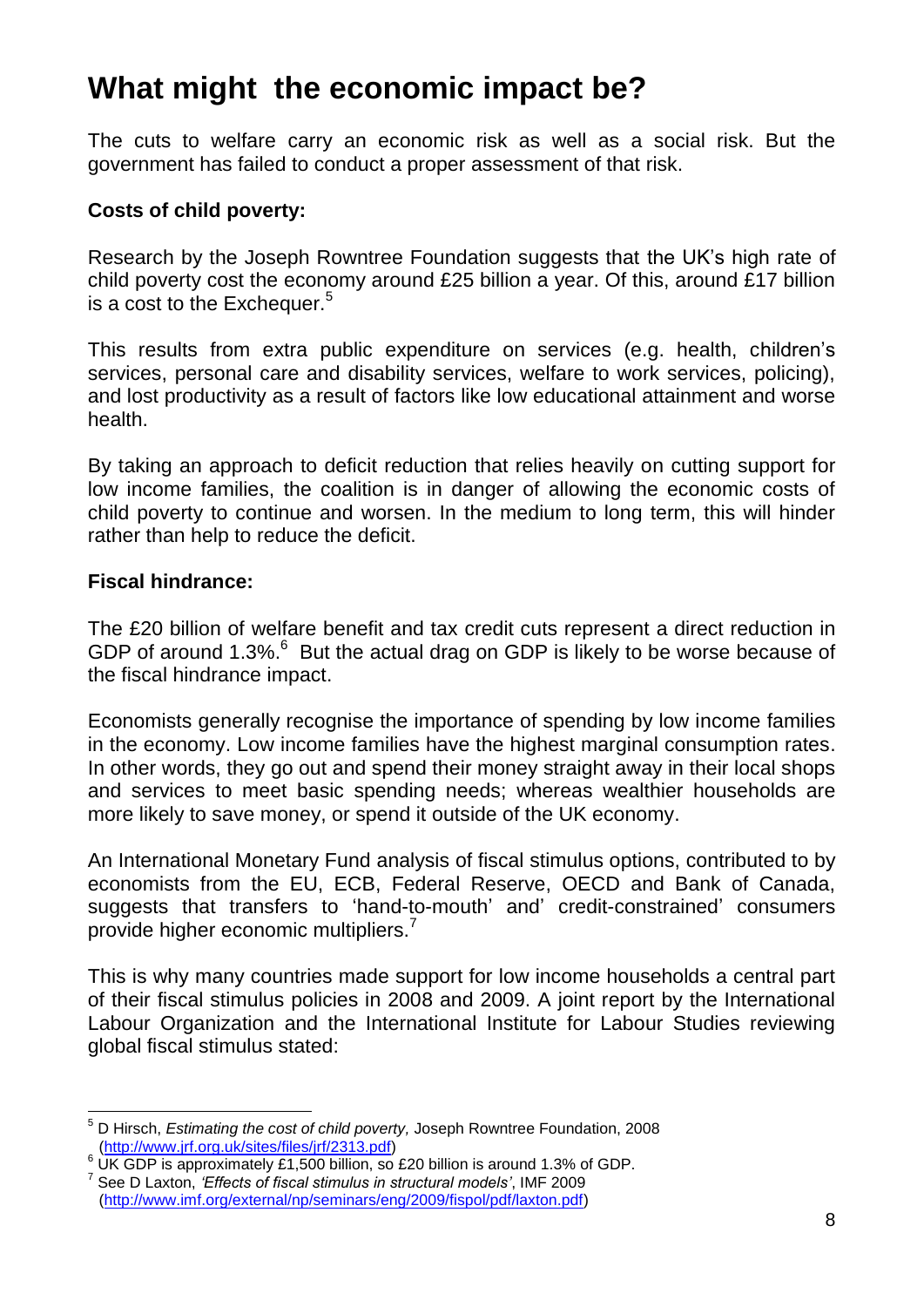"During the crisis, social and cash transfers not only assisted those in need, but by putting cash in the hands of those most likely to spend it, helped to shore up household consumption. For this reason, countries that strengthened the policies towards income transfers managed to recover faster than others."

However, when deep welfare benefit and tax credit cuts dramatically reduce income transfers to low income families, a reverse effect must be expected: fiscal hindrance.

It has been suggested that the economic multiplier for income transfers to low income families is around 1.6. $8$  This means that for every pound transferred in this way, GDP increases by £1.60.

If this estimate is right then, conversely, £20 billion of benefit cuts might pose the threat of depressing GDP by as much as £32 billion.

A robust assessment of this risk is still lacking. Further work is urgently needed to more accurately estimate the fiscal hindrance that may be caused by the cuts and the economic impact it will have.

It would be of great value for the Treasury, or Office for Budgetary Responsibility, to conduct and publish an analysis so that we have a much better understanding of the extent to which these cuts pose an economic risk which may actually be detrimental to deficit reduction.

<u>s</u><br>a<sup>8</sup> See:

D Elmendorf and J Furman, *'If, When and How: A Primer for Fiscal Stimulus'*, The Brookings Institution, 2008 (http://www.brookings.edu/papers/2008/0110 fiscal stimulus elmendorf furman.aspx).

I Jackson and G Pugh, *'The regeneration effects of "fair wages"',* Staffordshire University, New Economics Foundation and UNISON, 2005 [\(http://www.lm3online.org/documents/Regeneration%20effects%20of%20fair%20wages.pdf\)](http://www.lm3online.org/documents/Regeneration%20effects%20of%20fair%20wages.pdf). This study looked at the regeneration implications of redistribution through earnings when increases were made to care workers wages. It also quotes other local studies which suggest similar multiplier effects.

Coenen et al., *'Effects of Fiscal Stimulus in Structural Models'*, IMF Working Paper 10/73, 2010 [\(http://www.relooney.info/0\\_New\\_7038.pdf\)](http://www.relooney.info/0_New_7038.pdf)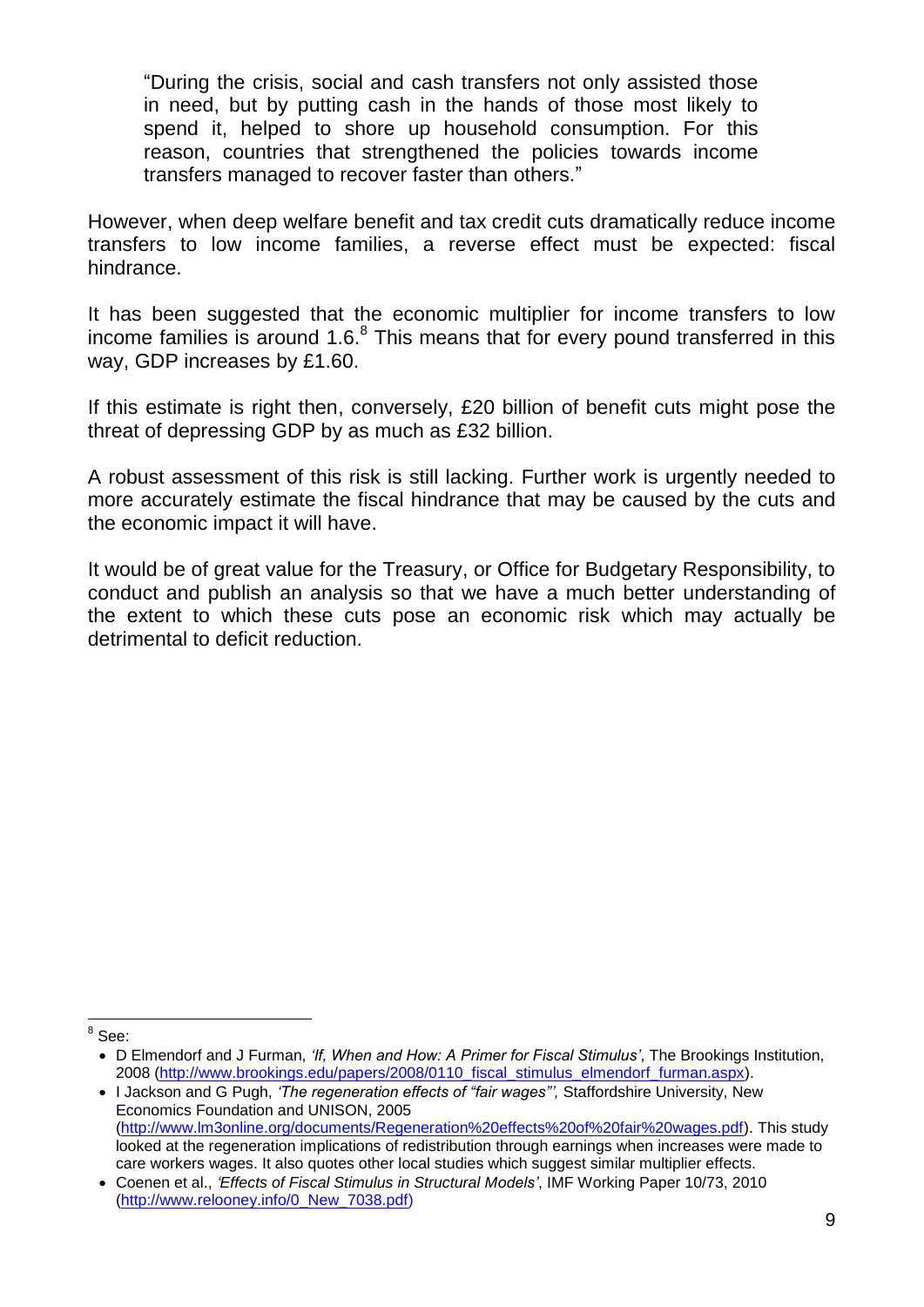### **Recommendations**

Sound social and economic policy must be responsive to changes in circumstances. The current economic circumstances are far more adverse than those that had been predicted for 2012 by the Office for Budgetary Responsibility at the time the tax credit changes were announced in autumn 2010.

The government should therefore pursue a sensible and responsible course of action by reviewing and modifying policies in the light of the current situation.

This should include:

### **1) Postpone the change to the hours rule for couples claiming working tax credits**

The policy was designed in 2010 when the OBR predicted the economy would be back to strong growth. But the circumstances are now different and the evidence suggests that the policy cannot now be implemented without damaging social and economic consequences. It will dramatically worsen child poverty in its extent and severity; and it will create a situation whereby people are better off leaving their jobs to the detriment of the economy. The introduction of the Universal Credit next year will get rid of hours rules, and the cliff edges they create, altogether. The sensible option would be to postpone this change until the new system under Universal Credit is in place.

### **2) Rebalance the ratio of spending cuts to tax rises**

The ratio of spending cuts to tax rises is currently around 4:1. This is dramatically different to the 1:1 ratio that the Conservative government adopted following the recession in the early 1990s. A major problem with this ratio is that it almost guarantees that the distribution of the burden will fall disproportionately on those at the lower end of the income distribution. As a result the government is clearly failing the Fairness Test – as demonstrated by the Treasury's own analysis of the 'Impact on Households'. The government should urgently review its approach if it is to keep its commitment to fairness. Otherwise its promise not to pass on the burden to children tomorrow will just mean placing the burden directly on children today instead. Rebalancing the ratio would allow other cuts targeted to children and families – such as the freezing of child benefit and cuts to child tax credit – to be substituted by policies that ensure a fairer burden is carried by those households in the wealthiest half of the population that are currently making the smallest contribution.

### **3) A detailed analysis of the economic impacts of welfare cuts**

The economic literature from institutions such as the International Monetary Fund and the International Labour Organization suggests that there are economic risks to steep cuts to welfare benefits and tax credits that have not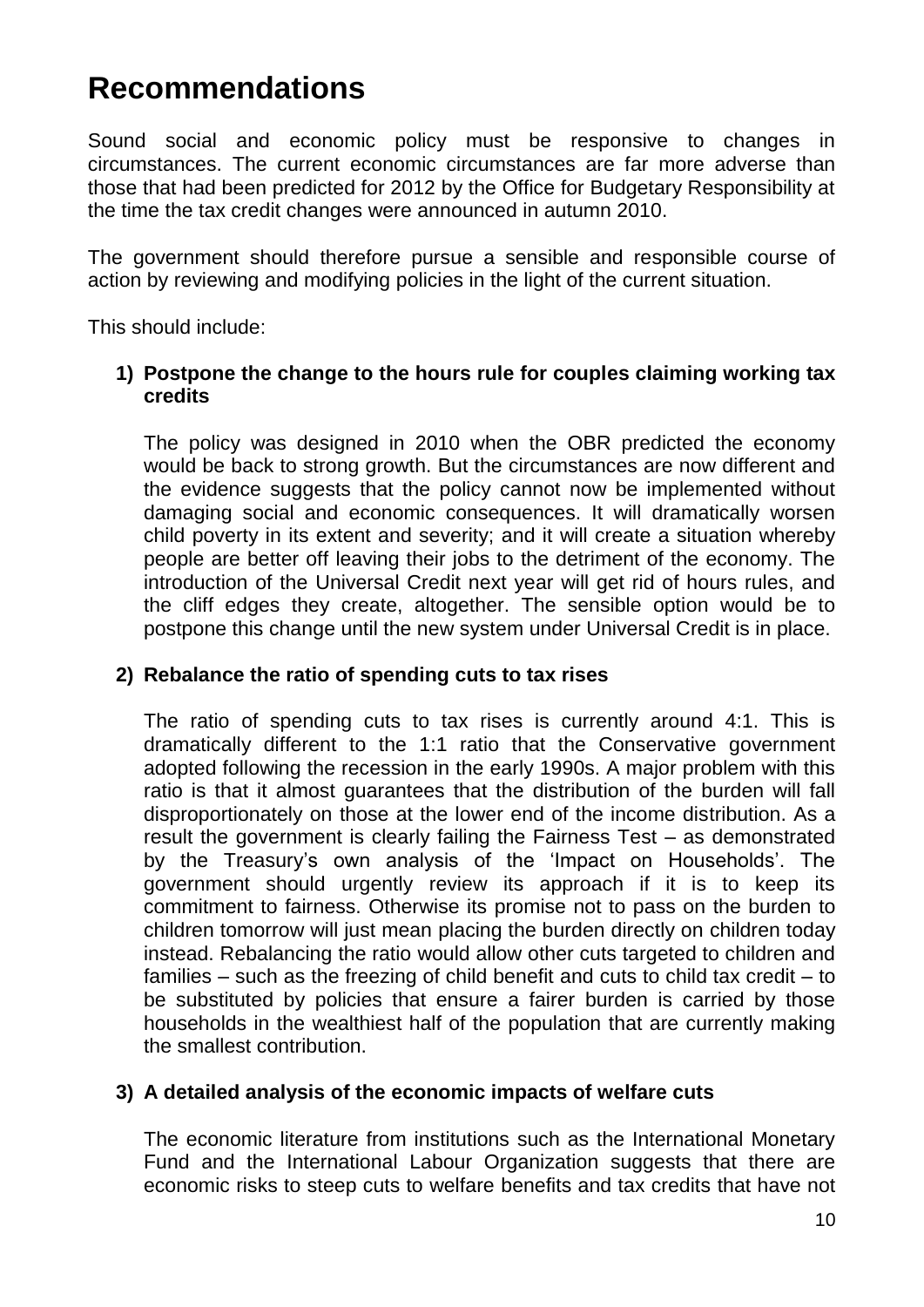yet been properly analysed and considered by government. The government's policy should be based on a thorough analysis of all relevant evidence. In particular, the potentially damaging impacts to the economy of fiscal hindrance must be fully examined. The Treasury should either conduct an analysis of this risk itself, or should commission the Office for Budgetary Responsibility to do it.

#### **4) Tougher action on tax cheats, to increase the role tax justice can play in reducing the deficit.**

The government recognises that tens of billions of pounds is lost each year to tax cheats. Ministers deserve credit for taking seriously the need to get tougher on tax cheats who use evasion, or avoidance. However, the pace of progress could be improved. As well as closing loopholes and looking at ideas like a general tax avoidance law, the government must invest more in enforcement. Cuts to HMRC staff are currently threatening to weaken the enforcement framework because the lack of capacity will make it easier for fraudulent behaviour to go undetected. This is an investment that will more than pay for itself, and can therefore take the pressure off the need for cuts.

Governments also have a duty to uphold the public ethic that underlies taxation. When politicians argue against a tax rise on the basis that people will only try and cheat the system, they erode the public ethic and make avoidance more likely. The Cabinet Office's behavioural insights team has already had some success in reducing tax fraud and error by reviewing the communications sent out to taxpayers by HMRC. They should give further consideration to the language used by ministers around taxation and how it can strengthen, rather than undermine, the public ethic on which revenue collection depends.